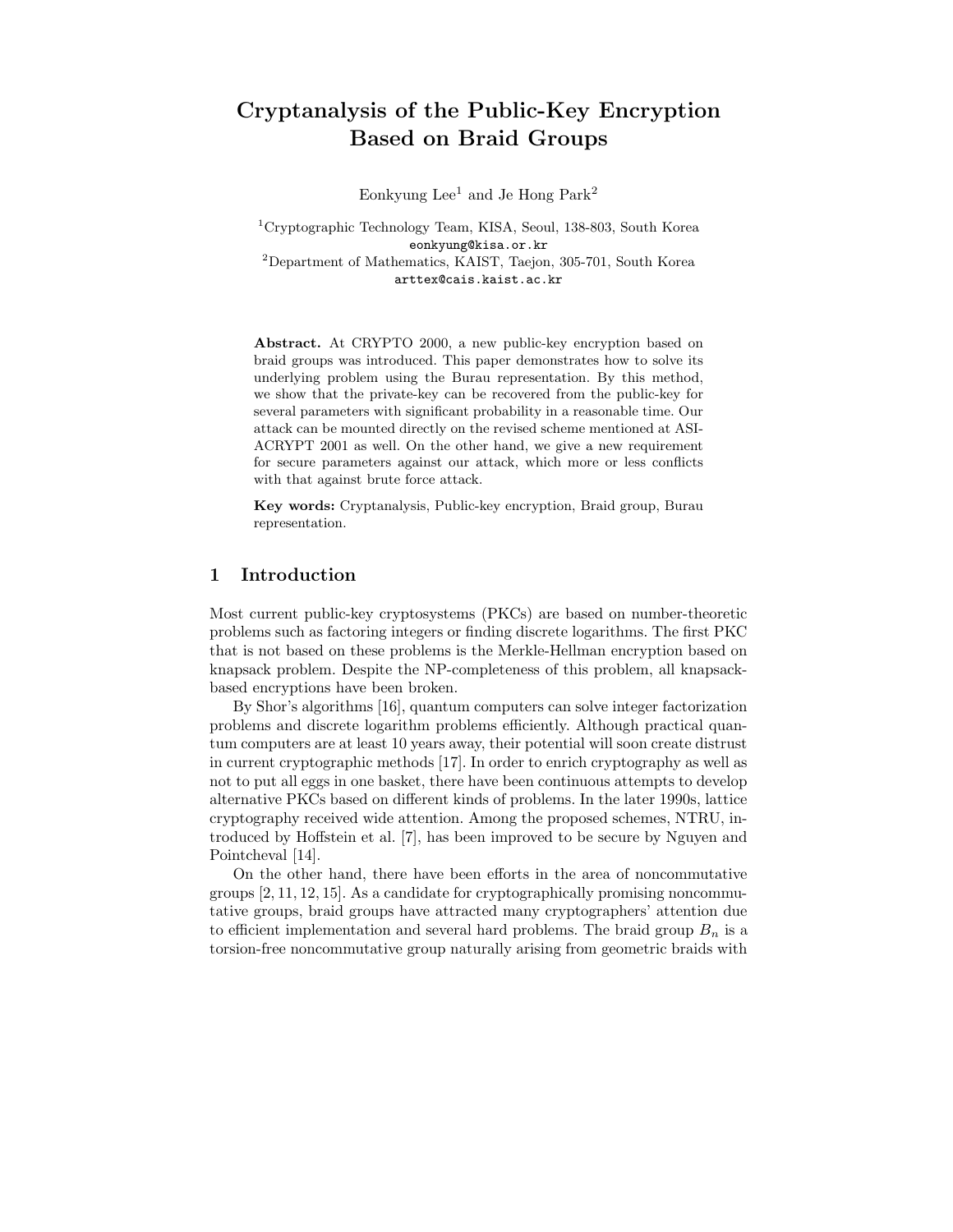$n$  strands. Anshel et al. [2, 1] proposed key agreement protocols in braid groups, on which a couple of attacks have been mounted by Lee and Lee [13], Hughes and Tannenbaum [9, 10], and Hofheinz and Steinwandt [8].

A practical public-key encryption scheme in braid groups (BPKE) was introduced by Ko et al. at CRYPTO 2000 [11], which appeared to be based on a Diffie-Hellman(DH) like problem: given  $(a, x^{-1}ax, y^{-1}ay)$  for  $a \in B_n$ ,  $x \in G_1$ ,  $y \in G_2$ , find  $y^{-1}x^{-1}axy$ . Here,  $G_1$  and  $G_2$  are proper subgroups of  $B_n$  commuting each other. Hofheinz and Steinwandt [8] proposed an algorithm for this problem. Cha et al. [3] mentioned a revised version, a more generalized encryption scheme, to which Hofheinz and Steinwandt's algorithm cannot be applied. The underlying problem of this generalized version could be roughly stated as: given  $(a, x_1ax_2)$ , find  $(z_1, z_2)$  such that  $z_1az_2 = x_1ax_2$ , where  $a \in B_n$  and  $x_1, x_2, z_1, z_2 \in G_1$ . There have been attempts in analyzing braid cryptosystem via representation. As a first step, Hahn et al. [6] analyzed the problem for particular case,  $x_1 = x_2^{-1}$ , not in braid group but in general linear group using the Burau representation. Hughes [9] proposed a heuristic method of recovering a braid from its Burau matrix in order to attack Anshel et al.'s key agreement protocol [1].

Our Results This paper proposes two improvements of Hughes algorithm. Comparing with his algorithm, one is more efficient with the same success rate, and the other has higher success rate with less efficiency. Using these algorithms and Hahn et al.'s idea, we attempt to solve the underlying problem of the revised BPKE as well as the original scheme. Using this method, we recover the privatekey from the public-key for seven out of the nine parameters suggested at [11] with significant probability in a reasonable time. On the other hand, we give a new requirement for secure parameters against our attack, which more or less conflicts with that against brute force attack.

Outline Section 2 reviews necessary material for this paper. Section 3 describes the revised BPKE [3], and shows that its security can be reduced to the aforementioned problem for a particular type of instances. Section 4 proposes a new method of solving that problem using the Burau representation, and shows that the private-key can be recovered from the public-key with significant probability in a reasonable time for some parameters proposed at [11].

# 2 Preliminaries

### 2.1 Basic Notations

For a positive integer N, let  $\mathbb{Z}_N$  denote the integers modulo N. For a ring R,  $\text{Mat}_{n,m}(R)$  stands for the set of all  $(n \times m)$ -matrices over R, and  $\text{GL}_n(R)$  the general linear group which is the set of all  $(n \times n)$ -invertible matrices over R. For simplicity,  $\text{Mat}_n(R)$  means  $\text{Mat}_{n,n}(R)$ .  $I_n$  is the  $(n \times n)$ -identity matrix.  $R[t_1, \ldots, t_n]$  is the ring composed of polynomials in  $(t_1, \ldots, t_n)$  with coefficients in R.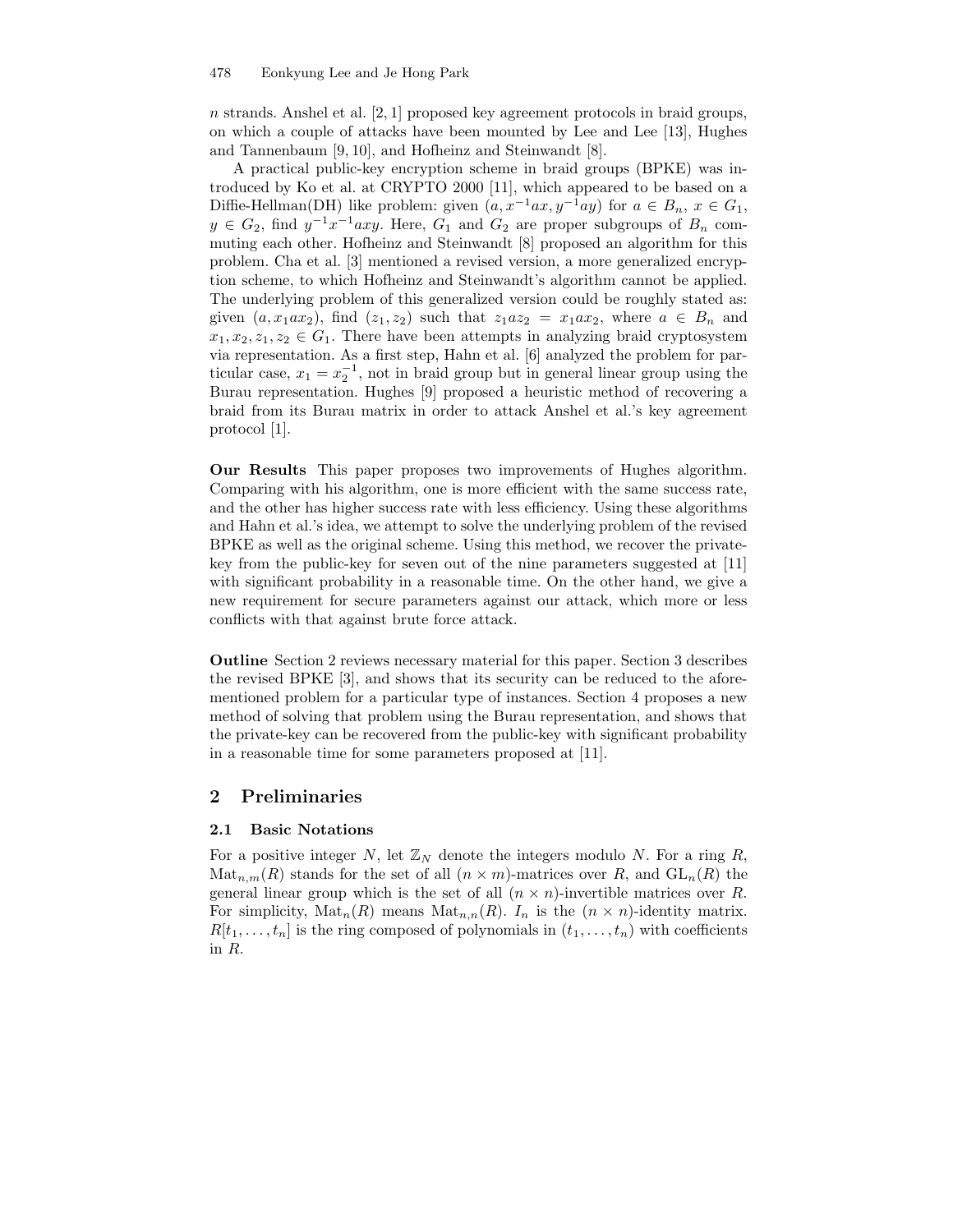#### 2.2 Braid Group

Here, we have a quick review of the braid groups. There is a detailed explanation in [11] for beginners.

The *n*-braid group  $B_n$  is presented by the  $(n-1)$  Artin generators  $\sigma_1, \ldots, \sigma_{n-1}$ and two kinds of relations  $\sigma_i \sigma_j = \sigma_j \sigma_i$  for  $|i - j| > 1$  and  $\sigma_i \sigma_j \sigma_i = \sigma_j \sigma_i \sigma_j$  for  $|i-j|=1$ . The monoid<sup>1</sup>  $B_n^+$  can be regarded as the set of all positive words with the identity  $e_n$ . Let  $LB_n$  and  $UB_n$  be the subgroups of  $B_n$  generated by  $\sigma_1, \ldots, \sigma_{\lfloor n/2 \rfloor-1}$  and  $\sigma_{\lfloor n/2 \rfloor+1}, \ldots, \sigma_{n-1}$ , respectively. Thus,  $L\mathcal{B}_n$  could be regarded as  $B_{\lfloor n/2 \rfloor}$ , and  $\overline{L}B_n^+$  as  $\overline{L}B_n \cap B_n^+$ .

A fundamental braid of  $B_n$  means  $(\sigma_1 \cdots \sigma_{n-1})(\sigma_1 \cdots \sigma_{n-2}) \cdots (\sigma_1)$  denoted by  $\Delta_n$ . For  $x \in B_n$ , the supremum of x, sup(x), indicates the smallest integer such that there is  $P \in B_n^+$  satisfying  $\Delta_n^{\sup(x)} = xP$ . The infimum of x, inf(x), indicates the largest integer such that there is  $Q \in B_n^+$  satisfying  $\Delta_n^{\inf(x)}Q = x$ . The canonical-length of x, len(x), means  $\sup(x) - \inf(x)$ . Each of them is an invariant of x. In addition, the word-length of x, wlen $(x)$ , indicates the shortest word length of x.

## 3 Security of the BPKE

The BPKE was proposed in two versions [11, 3]. We consider the revised scheme described in [3] which is of more general form than the original scheme [11]. A private-key is given as a pair  $(x_1, x_2)$  where  $x_1$  and  $x_2$  are in  $LB_n$ , and the associated public-key is a pair  $(a, b)$  where  $a \in B_n$  and  $b = x_1 a x_2$ . The encryption and decryption is as follows.

**Encryption** Given a message  $M \in \{0,1\}^k$ ,

1. Choose  $y_1, y_2 \in UB_n$  at random.

2. Ciphertext is  $(y_1ay_2, h(y_1by_2) \oplus M)$ .

**Decryption** Given a ciphertext  $(c,d)$  and the private-key  $(x_1, x_2)$ , compute  $M = h(x_1cx_2) \oplus d.$ 

Here,  $h: B_n \to \{0,1\}^k$  is a collision-free hash function. We remark that the original BPKE in [11] is obtained with the condition  $x_1 = x_2^{-1}$  and  $y_1 = y_2^{-1}$ .

For a given public-key  $(a, b)$ , there can be multiple private-keys. If we could find any  $z_1, z_2 \in \mathit{LB}_n$  such that  $z_1 a z_2 = b$ , then M is always recovered by computing  $h(z_1c\overline{z_2}) \oplus d$  regardless of the considered BPKE being the original version (i.e.,  $x_1 = x_2^{-1}$ ) or the revised one (i.e.,  $x_1$  and  $x_2$  are independent). So, the problem of recovering private-key is reduced to the following problem.

Given  $a, b \in B_n$ , find  $x_1, x_2 \in \mathbb{L}B_n$  satisfying  $b = x_1ax_2$ , provided that such braids exist.

<sup>1</sup> A group-like object which fails to be a group because elements need not have an inverse within the object. A monoid  $S$  must also be associative and have an identity element  $e \in S$  such that for all  $x \in S$ ,  $ex = xe = x$ .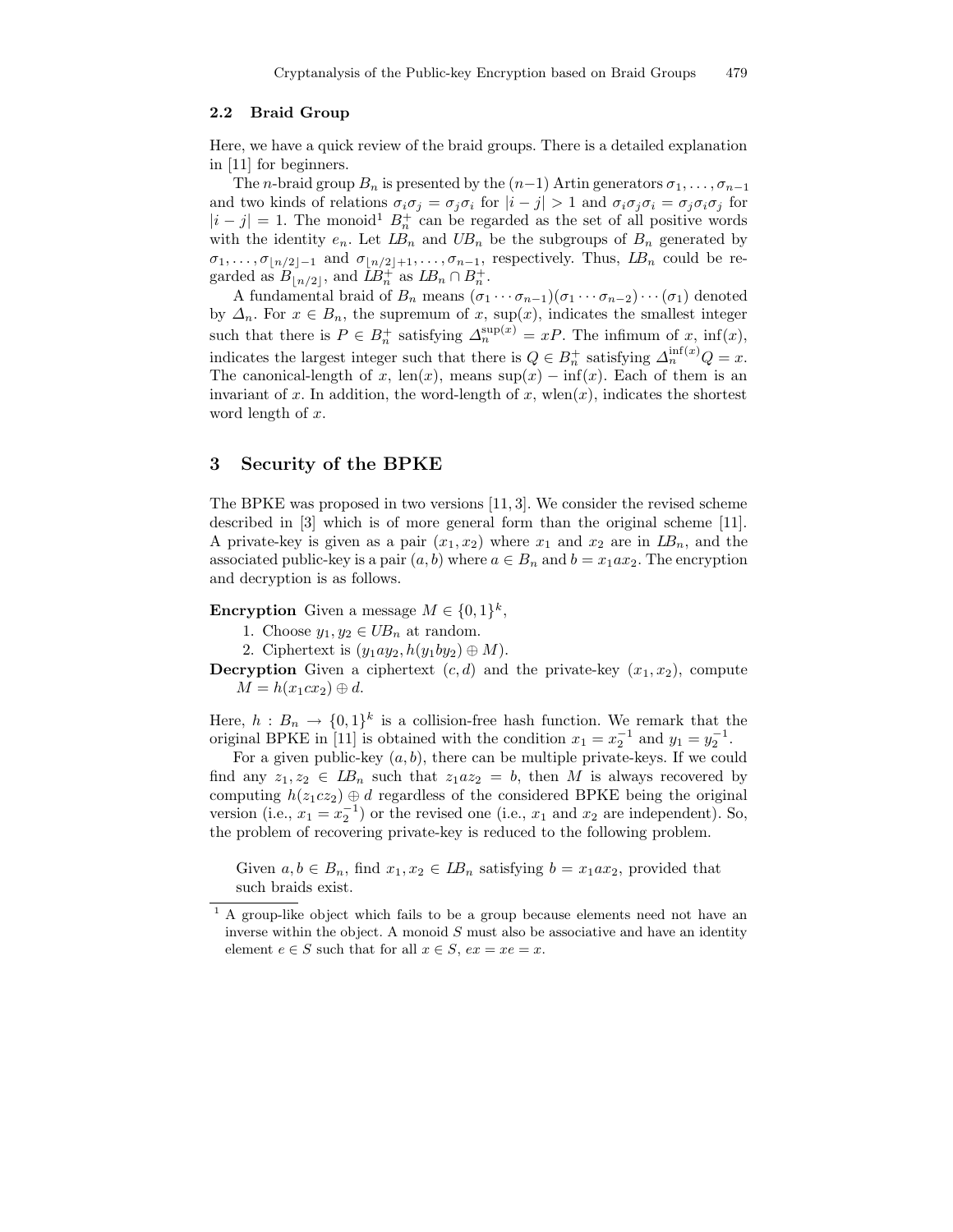We note that if such  $x_1$  is found then  $x_2$  is automatically derived, and vice versa.

This paper considers the above problem for particular instances. Hereinafter, we call this problem the P-BPKE problem for our convenience.

**P-BPKE problem:** Given  $a, b \in B_n^+$ , find  $x_1, x_2 \in LB_n^+$  satisfying  $b = x_1ax_2$ , provided that such braids exist.

Since the BPKE is described in terms of left-canonical form in  $[11,3]$ , we should discuss it also wherein. In implementing the BPKE, the ranges of  $a$ ,  $x_1$ , and  $x_2$  are specified. This means that the bounds of their supremums and infimums are finite and given. Let  $\Delta_L$  denote the fundamental braid within  $LB_n$ , i.e.,  $\Delta_L = (\sigma_1 \cdots \sigma_{n/2|-1})(\sigma_1 \cdots \sigma_{n/2|-2})\cdots (\sigma_1)$ . We note that (i) if  $y \in B_n$ , then  $\Delta_n^k y = y \Delta_n^k$  for any even integer k, and (ii) if  $y \in B_n$ ,  $k \leq \inf(y)$ , and  $k < 0$ , then both  $\Delta_n^{-k} y$  and  $y \Delta_n^{-k}$  are positive *n*-braids. Now we show that the security of the BPKE depends on the intractability of the P-BPKE problem.

Proposition 1. If the P-BPKE problem is solved, then the private-key of the BPKE can be recovered from its associated public-key.

*Proof.* Let  $(a, b)$  be a given public-key and  $(x_1, x_2)$  be its private-key. Since  $\inf(a)$ is known, we can choose an *even* integer u so that  $\Delta_n^u a$  is a positive braid. Let  $a' = \Delta_n^u a$ . The lower bound of  $\inf(x_1)$  and  $\inf(x_2)$  in  $LB_n$  is publicly known, say v. For  $v < 0$ , let  $b' = \Delta_L^{-v} \Delta_n^u b \Delta_L^{-v}$ . Since  $a' \in B_n^+, \Delta_L^{-v} x_1, x_2 \Delta_L^{-v} \in L B_n^+$ , and  $b' = \Delta_L^{-v} x_1 a' x_2 \Delta_L^{-v}$ , we can obtain  $P_1, P_2 \in \mathbb{L}$  from  $(a', b')$  such that  $b' = P_1 a' P_2$  by hypothesis. Let  $z_1 = \Delta_L^v P_1$  and  $z_2 = P_2 \Delta_L^v$ . Then,  $z_1, z_2 \in L\mathcal{B}_n$ and  $z_1 a z_2 = \Delta_L^v P_1 a P_2 \Delta_L^v = \Delta_n^{-u} \Delta_L^v P_1 a' P_2 \Delta_L^v = \Delta_n^{-u} \Delta_L^v b' \Delta_L^v = b$ . Therefore,  $(z_1, z_2)$  is another private-key corresponding to the public-key  $(a, b)$ .

For  $v \geq 0$ ,  $(z_1, z_2)$  is recovered from  $(a, b)$  in a similar and simpler way by letting  $b' = \Delta_n^u$ b.  $\Box$ 

## 4 The P-BPKE Problem

This section shows how to solve the P-BPKE problem. A natural way to solve it in  $B_n$  is via another group G as follows: (i) to transform the problem in  $B_n$ into the one in  $G$ , (ii) to solve the problem in  $G$ , and (iii) to lift the solution back into  $B_n$ . Representations of braid groups—a representation of a group is a homomorphism from that group to  $GL_k(R)$  for some integer k and domain R of characteristic zero—appear to provide such a group  $G$ . In order to perform (iii) above, a faithful representation, Krammer representation, can be considered. However, in this case, an *n*-braid is transformed into an  $\frac{n(n-1)}{2} \times \frac{n(n-1)}{2}$  $\frac{1}{2}$ -matrix. Since manipulating these matrices, especially in (ii) above, seems unpractical for large braid index and word length, we consider a more practical one, Burau representation. The Burau representation  $\rho_n: B_n \to GL_n(\mathbb{Z}[t, t^{-1}])$  is defined by

$$
\rho_n(\sigma_i) = \begin{bmatrix} I_{i-1} & 0 & 0 \\ 0 & 1-t & 0 \\ 0 & 0 & I_{n-i-1} \end{bmatrix}.
$$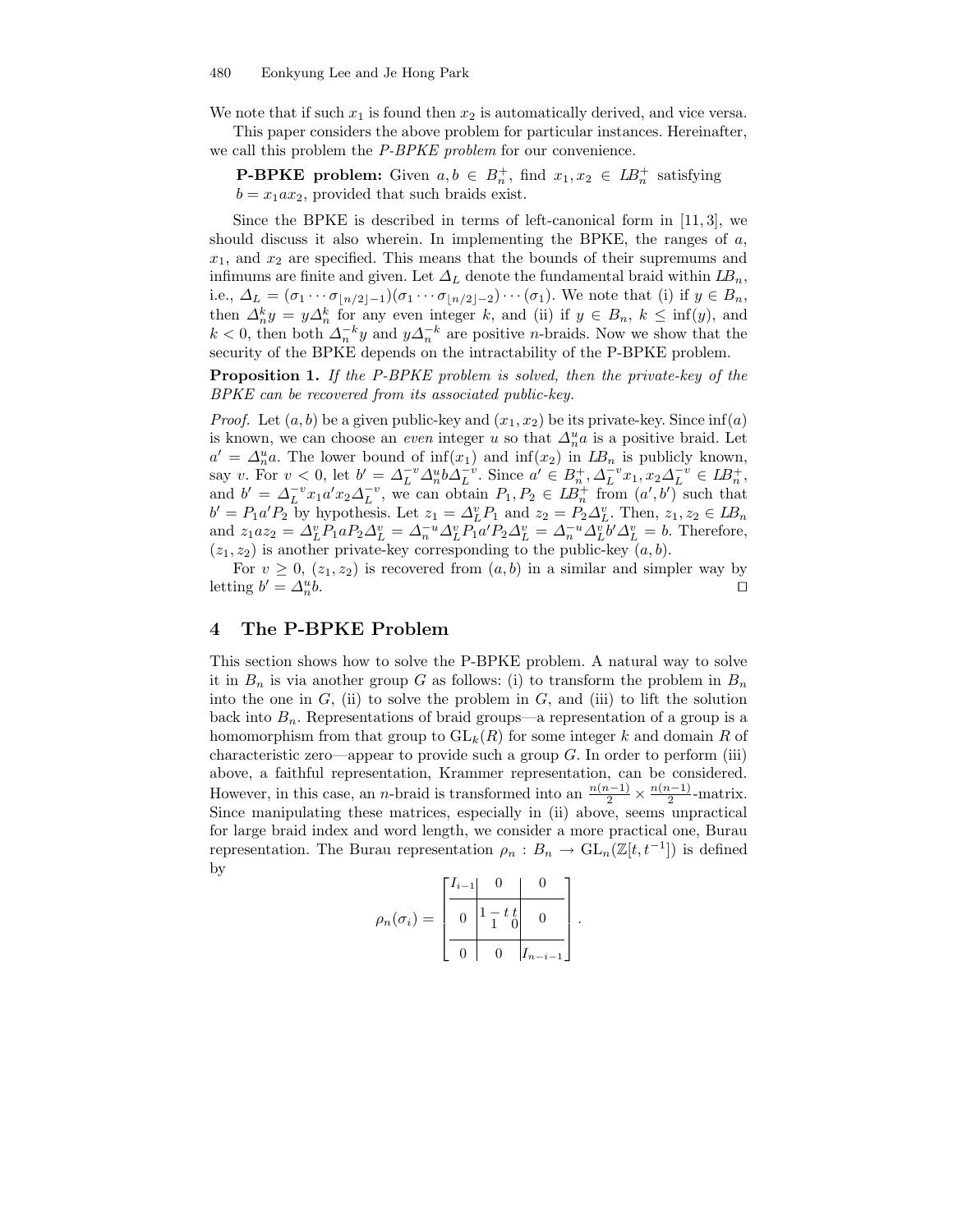# 4.1 Computing  $\rho_m(x_1)$  or  $\rho_m(x_2)$  from  $(a, x_1ax_2)$

From a pair of *n*-braids  $(a, b)$  such that  $b = x_1 a x_2$  for  $a \in B_n^+$  and  $x_1, x_2 \in LB_n^+$ ,  $(\rho_n(a), \rho_n(b))$  can be computed easily. Let  $m = \lfloor \frac{n}{2} \rfloor$ . Then, there exists  $(X'_1, X'_2)$ such that (i)  $X'_i = \begin{bmatrix} X_i & 0 \\ 0 & I_i \end{bmatrix}$ 0  $I_{n-m}$ for  $i = 1, 2$ , where  $X_i \in GL_m(\mathbb{Z}[t])$ , and (ii)  $\rho_n(b) = X' \cdot 1 \rho_n(a) X'_2$ . This section computes  $X_1$  or  $X_2$ .

Finding  $X_i|_{t=t_0}$  Let

$$
\rho_n(a) = \begin{bmatrix} A_1 & A_2 \\ A_3 & A_4 \end{bmatrix} \quad \text{and} \quad \rho_n(b) = \begin{bmatrix} B_1 & B_2 \\ B_3 & B_4 \end{bmatrix},
$$

where  $A_1, B_1 \in \text{Mat}_m(\mathbb{Z}[t]), A_2, B_2 \in \text{Mat}_{m,n-m}(\mathbb{Z}[t]), A_3, B_3 \in \text{Mat}_{n-m,m}(\mathbb{Z}[t]),$ and  $A_4, B_4 \in \text{Mat}_{n-m}(\mathbb{Z}[t]).$ 

The equation  $\rho_n(b) = X_1' \rho_n(a) X_2'$  yields the following four types of equations.

e1: 
$$
B_1 = X_1 A_1 X_2
$$
, e2:  $B_2 = X_1 A_2$ ,  
e3:  $B_3 = A_3 X_2$ , e4:  $B_4 = A_4$ .

Now we consider e2 and e3. If either  $A_2$  or  $A_3$  is of full rank, then  $X_1$  or  $X_2$ is determined uniquely.

We experiment how often a has full rank  $A_i$  for  $i = 2$  or 3 by Maple. On input  $(n, l, t_0)$ , our program chooses at random 100 positive *n*-braid a's with word length *l*, checks the ranks of  $A_i|_{t=t_0}$  for  $i = 2, 3$ , and then outputs the number of a's for which at least one of  $A_i|_{t=t_0}$ 's has full rank. Figure 1 shows these numbers for various  $(n, l)$ 's at  $t_0 = 2$ . For several other random integer  $t_0$ 's, the results were very similar. The reason is that the degree of independency of the column vectors of  $A_i$  generally remains the same after substituting randomly chosen integer  $t_0$  for the variable t. For instance, in the case of  $n = 2m$ , rank $(A_i) = m$ if and only if  $\det(A_i) \neq 0$ . Here,  $\det(A_i)$  is a polynomial in t, and many of the roots of  $\det(A_i) = 0$  lie beyond integers. Note that the existence of  $t_0$  such that  $A_2|_{t=t_0}$  (resp.  $A_3|_{t=t_0}$ ) has full rank implies that  $A_2$  (resp.  $A_3$ ) has also full rank. It is observed that the longer the word length of  $a$  is, the higher is the probability that  $A_2$  or  $A_3$  has full rank. One can heighten a little the probability by simultaneously solving three restated linear (in  $X_1$  and  $X_2^{-1}$ ) equations:  $B_1 X_2^{-1} = X_1 A_1, B_2 = X_1 A_2, B_3 X_2^{-1} = A_3$  at  $t = t_0$ .

**Finding**  $X_i$  For  $a \in B_n^+$  with full rank  $A_2$  or  $A_3$ ,  $X_1$  or  $X_2$  can be computed by solving e2 or e3, respectively. Without loss of generality, we assume that rank $(A_3) = m$ . Every entry of  $X_2$  is expressed as a polynomial in  $\mathbb{Z}[t]$ . The highest degree of entries in  $X_2$  is at most wlen( $x_2$ ). In fact, it is far smaller than wlen(x<sub>2</sub>) for random x<sub>2</sub>. We note that since  $x_2 \in \mathbb{L}$ , the upper bound of wlen(x<sub>2</sub>) can be computed because wlen(x<sub>2</sub>)  $\leq \sup(x_2) \frac{m(m-1)}{2} \leq \frac{sm(m-1)}{2}$ 2 where  $m = |n/2|$  and s is the publicly known upper bound of  $\sup(x_2)$  in  $\overline{L}B_n$ . Recalling that  $\det(\rho_m(\sigma_j)) = -t$  for every j, wlen(x<sub>2</sub>) can be derived from  $X_2|_{t=t_0}$  by  $\det(X_2|_{t=t_0}) = (-t_0)^{\text{when}(x_2)}$  in at most  $\frac{sm^2}{2}$  multiplications.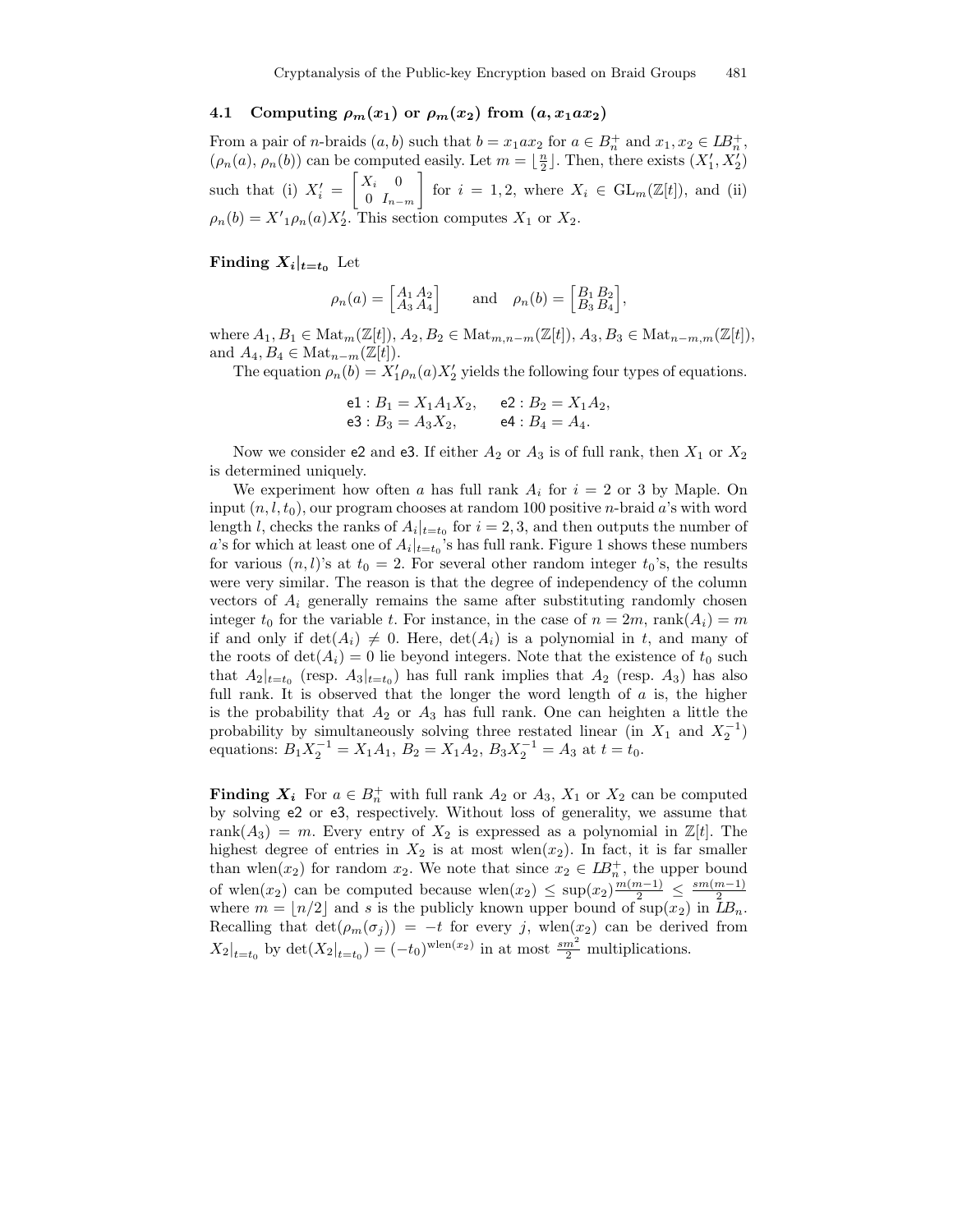

**Fig. 1.** Probability that  $A_2$  or  $A_3$  is of full rank for a random  $a \in B_n^+$ 

We then evaluate  $(A_3, B_3)$  at wlen $(x_2)$ +1 different  $t_0$ 's such that  $\operatorname{rank}(A_3|_{t=t_0})$  $= m$ . From each  $(A_3|_{t=t_0}, B_3|_{t=t_0})$ , computing  $X_2|_{t=t_0}$  takes time  $O(m^3)$  in the Gauss-Jordan elimination. From these  $X_2|_{t=t_0}$ 's,  $X_2$  can be computed by Lagrange interpolating polynomial method with complexity  $O(m^2 \text{when}(x_2)^2)$  [4].

Hence, the total evaluation of  $\rho_m(x_2)$  from those  $(A_3|_{t=t_0}, B_3|_{t=t_0})$ 's takes time  $O(m^2 \cdot \text{when}(x_2)^2)$  regarding wlen $(x_2)$  as greater than m.

#### 4.2 Recovering x from  $\rho_m(x)$

Hughes [9] proposed an algorithm recovering a private key of AAFG1 key agreement protocol [1] from its Burau matrix. His main idea is to reconstruct the private key, say x, from  $\rho_m(x)$  generator by generator from right to left by assuming that the first column with the highest degree polynomial entry in  $\rho_m(x)$ indicates the last generator of  $x$ . The Burau representation is not faithful for  $n \geq 5$ . Namely, no algorithm can recover the designated preimage from the Burau matrix. Hughes' heuristic algorithm behaves much better than expected. It succeeds with 96% for AAFG1 scheme with suggested parameter.

A natural question is what is the fundamental reason for this high probability. For Hughes' experiment, we analyze mathematically how that column is connected to the last generator. Using this result, we improve his algorithm.

For  $x \in B_m$ , let  $c(\rho_m(x))$  indicate the first column containing the highest degree entry in  $\rho_m(x)$  among the first  $(m-1)$  columns. If there is no confusion from the context, it is interchangeably written as  $c(x)$ .

If  $x \in B_m^+$  has  $1 \leq \text{when}(x) \leq 2$ , then it is clear that  $c(x)$  indicates the last generator of  $x$ . What happens for longer word lengths? We investigate in which cases  $c(x)$  fails to indicate the last generator of x.

**Theorem 1.** Suppose that c(x) indicates the last generator of x whenever  $x \in$  $B_m^+$  and wlen $(x) \leq l$  for some positive integer  $l \geq 2$ . For any  $z \in B_m^+$  with  $\text{when}(z) = l + 1, c(z) \text{ indicates the last generator of } z \text{ with probability more than}$  $1 - \frac{1}{m-1}$ .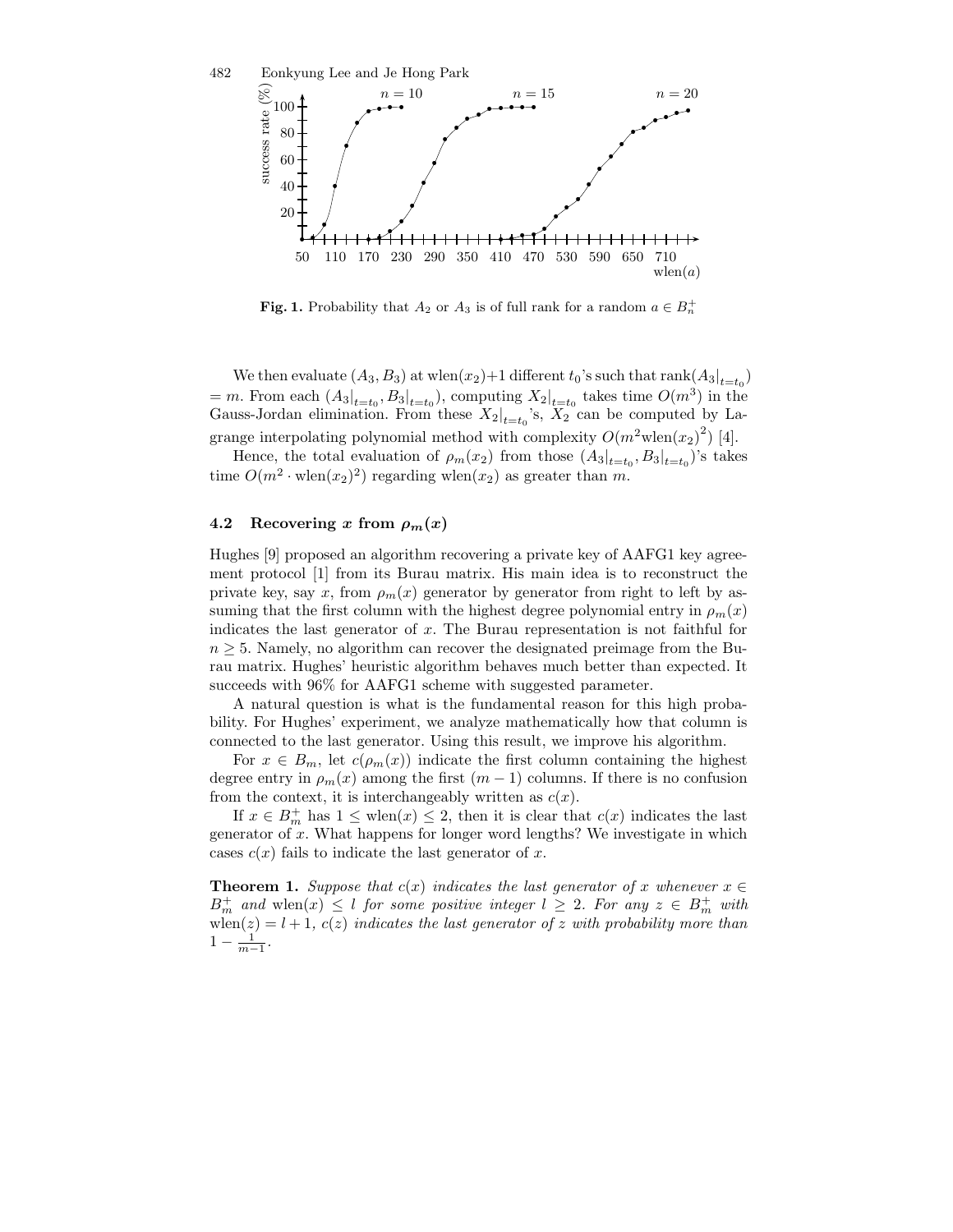*Proof.* z can be expressed as  $z = x\sigma_i$  for some  $x \in B_m^+$  and  $1 \leq i < m$ . Then,

$$
\rho_m(z)_k = \begin{cases}\n(1-t)\rho_m(x)_i + \rho_m(x)_{i+1} & \text{if } k = i, \\
t\rho_m(x)_i & \text{if } k = i+1, \\
\rho_m(x)_k & \text{otherwise.} \n\end{cases}
$$
\n(1)

Hereinafter, for a matrix M, let  $_iM_i$ ,  $_iM$ , and  $M_i$  denote the  $(i, j)$ -th entry, the *i*-th row vector, and the *j*-th column vector of  $M$ , respectively. And, let  $Hdeg(M)$ denote the highest degree of entries in M. Let  $c_k$  and  $d_k$  denote  $Hdeg(\rho_m(z)_k)$ and  $Hdeg(\rho_m(x)_k)$ , respectively. Then

$$
c_i = Hdeg((1-t)\rho_m(x)_i + \rho_m(x)_{i+1}),
$$
\n(2)

$$
c_{i+1} = d_i + 1,\t\t(3)
$$

$$
c_k = d_k \qquad \text{for } k \neq i, i+1. \tag{4}
$$

Let  $c(x) = j$ . We remark that since wlen(x) = l and  $l \geq 2$ , there exists  $w \in$  $B_m^+\backslash\{e_m\}$  such that  $x = w\sigma_j$ .

*Case 1.*  $|i - j| > 1$  or  $i = j$ 

In this case,  $z = w\sigma_j\sigma_i = w\sigma_i\sigma_j$ . So it suffices to show that  $c(z) = i$  or j. Here, we consider only the case of  $i < j - 1$  (For the cases of  $i > j + 1$  and  $i = j$ , the same results are obtained in a similar and easier way.).

Since  $c(x) = j$  and  $i + 1 < j$ ,  $d_j > d_{i+1}$ . If  $d_i \geq d_{i+1}$ , then  $c_i = d_i + 1$  from Eq.(2). Thus  $c_i \leq d_j$  because  $c(x) = j$  and  $i < j$ . And  $c_{i+1} = c_i$  by Eq.(3). Thus, by Eq.(4),  $c(z) = i$  or j according to  $c_i = c_j$  or  $c_i < c_j$ . Otherwise(i.e. if  $d_i < d_{i+1}$ ,  $c_i \le d_{i+1}$  from Eq.(2).  $c_{i+1} \le d_{i+1}$  by Eq.(3), and hence  $c_i, c_{i+1} < c_j$ because  $d_{i+1} < d_j$  and  $d_j = c_j$ . Thus  $c(z) = j$  by Eq.(4).

Case 2.  $i = j + 1$ 

If  $d_i < d_{i+1}$ , then  $c_i \leq d_{i+1}$  from Eq.(2), and  $c_{i+1} \leq d_{i+1}$  from Eq.(3). Thus, by Eq.(4),  $c(z) = j$  because  $d_{i+1} \leq d_i$ . Otherwise(i.e. if  $d_i \geq d_{i+1}$ ),  $c_i = d_i + 1$ from Eq.(2), and hence  $c_{i+1} = c_i$  from Eq.(3). Thus,  $c(z) = j$  or i by Eq.(4). Since  $\sigma_i$  is clearly the last generator of z, it suffices to show that if  $c(z) = j$ , then  $\sigma_j$  is another last generator of z. We do this in two steps. First, we prove that  $c(z) = j$  implies  $c(w) = j + 1$ . Then we prove that if  $c(w) = j + 1$ ,  $\sigma_j$  is the last generator of z.

Proof of the first step: Since  $z = w \sigma_i \sigma_{i+1}$ ,

$$
\rho_m(z)_k = \begin{cases}\n(1-t)\rho_m(w)_j + \rho_m(w)_{j+1} & \text{if } k = j, \\
t(1-t)\rho_m(w)_j + \rho_m(w)_{j+2} & \text{if } k = j+1, \\
t^2\rho_m(w)_j & \text{if } k = j+2, \\
\rho_m(w)_k & \text{otherwise.}\n\end{cases}
$$

With this,  $c(z) = j$  implies the followings.

 $\cdot$  Hdeg $(\rho_m(w)_{j+1}) \geq Hdeg(\rho_m(w)_j) + 2$  because  $Hdeg(t^2 \rho_m(w)_j) \leq Hdeg((1-\rho_m(w)_j))$  $t$ ) $\rho_m(w)_j + \rho_m(w)_{j+1}$ ). So Hdeg $(\rho_m(z)_j) = \text{Hdeg}(\rho_m(w)_{j+1})$ .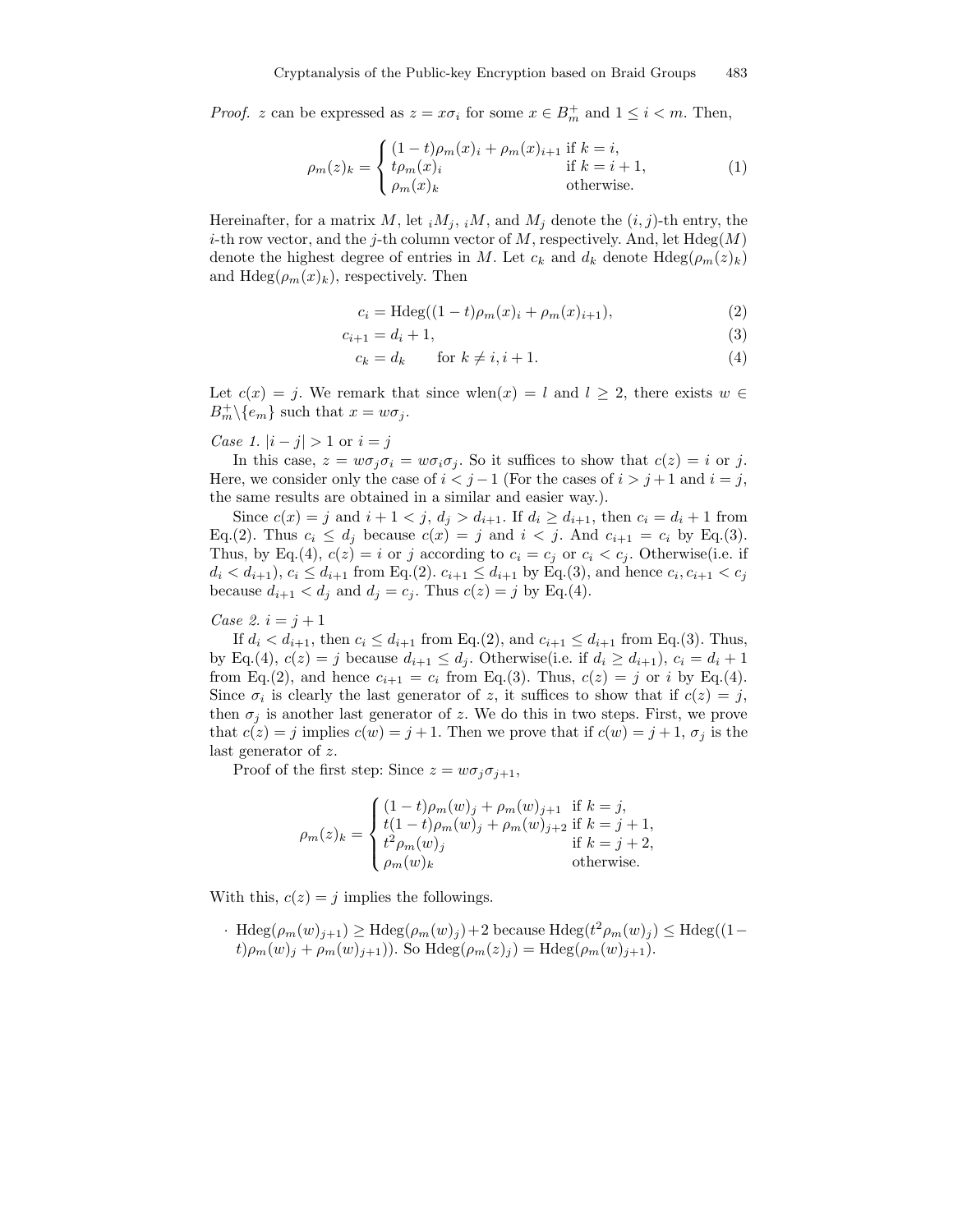- · Hdeg( $\rho_m(w)_{i+1}$ ) ≥ Hdeg( $\rho_m(w)_{i+2}$ ) because Hdeg( $t(1-t)\rho_m(w)_{i}+\rho_m(w)_{i+2}$ )  $\leq Hdeg(\rho_m(w)_{j+1}).$
- · Hdeg $(\rho_m(w)_{j+1}) > Hdeg(\rho_m(w)_k)$  for all  $k < j$ .
- · Hdeg( $\rho_m(w)_{j+1}$ ) ≥ Hdeg( $\rho_m(w)_k$ ) for all  $k > j+2$ .

From these inequalities, we get  $c(w) = i + 1$ .

Proof of the second step: Since  $\text{when}(w) < l$ , there exists  $w' \in B_m^+$  such that  $w = w' \sigma_{j+1}$ . Since  $z = w \sigma_j \sigma_i = w' \sigma_{j+1} \sigma_j \sigma_{j+1} = w' \sigma_j \sigma_{j+1} \sigma_j$ ,  $c(z)$  turns out to indicate the last generator of z.

Case 3.  $i = j - 1$ 

In this case,  $c_q < d_{i+1}$  for all  $q < i$ , and  $c_q \leq d_{i+1}$  for all  $q > i+1$ . Therefore, we check  $c_i$  and  $c_{i+1}$  comparing with  $d_{i+1}$ .

Since  $c(x) = i + 1$ , we get  $d_i + 1 \leq d_{i+1}$ . If  $d_i + 1 < d_{i+1}$ , then  $c_i = d_{i+1}$  from Eq.(2), and hence  $c_{i+1} < c_i$  from Eq.(3). Thus, we get the desired  $c(z) = i$ .

Now we consider the other case,  $d_i + 1 = d_{i+1}$ , by comparing  $\rho_m(z)_i$  and  $\rho_m(z)_{i+1}$  entry by entry. For  $1 \leq p \leq m$ , define  $S_p = \{k \in \{1, \ldots, m\}$  $\deg({}_k\rho_m(x)_p) = d_p$ . Clearly,  $S_p \neq \emptyset$  for any p.

- $\cdot$  If  $k \in S_{i+1} S_i$ , then  $\deg(k\rho_m(z)_{i+1}) < \deg(k\rho_m(z)_i) = d_{i+1}$  because  $\deg({}_k\rho_m(z)_{i+1}) = \deg({}_k\rho_m(x)_i) + 1 < d_i + 1 = d_{i+1} = \deg({}_k\rho_m(x)_{i+1}) =$  $\deg({}_k\rho_m(z)_i).$
- · If  $k \text{ } \in S_i S_{i+1}$ , then  $\deg({}_k\rho_m(z)_{i+1}) = \deg({}_k\rho_m(z)_i) = d_{i+1}$  because  $deg(k\rho_m(z)_{i+1}) = deg(k\rho_m(x)_i) + 1 = deg(k\rho_m(z)_i).$
- $\cdot$  If  $k \notin S_i \cup S_{i+1}$ , then we cannot compare  $\deg({}_k\rho_m(z)_i)$  and  $\deg({}_k\rho_m(z)_{i+1})$ . However, it is easy to check that each of them is less than  $d_{i+1}$ .
- $\cdot$  If  $k \in S_i \cap S_{i+1}$ , then  $\deg({}_k \rho_m(z)_i)$  ≤  $\deg({}_k \rho_m(z)_{i+1}) = d_{i+1}$ . More precisely, let  $\alpha_k$  and  $\beta_k$  be the coefficients of the highest degree entry in  $\deg(k\rho_m(x)_i)$ and  $\deg(k\rho_m(x)_{i+1})$ , respectively. In this case,  $\alpha_k \neq \beta_k$  implies  $\deg(k\rho_m(z)_i)$  =  $d_{i+1}$ , and  $\alpha_k = \beta_k$  implies  $\deg(k \rho_m(z)_i) < d_{i+1}$ .

So we can see that if  $S_i \neq S_{i+1}$ , then  $c(z) = i$  because  $c_{i+1} \leq c_i = d_{i+1}$ . Otherwise, there are two cases: (i) if there is  $k \in S_i$  such that  $\alpha_k \neq \beta_k$ , then  $c(z) = i$  because  $c_i = c_{i+1} = d_{i+1}$ , and (ii) if  $\alpha_k = \beta_k$  for all  $k \in S_i$ , then  $c(z) = i + 1$  because  $c_i < c_{i+1} = d_{i+1}$ .

The last case, (ii), points out the unique case when  $c(z)$  may fail to indicate the last generator of z. So the probability that this case happens is much lower than  $\frac{1}{m-1}$ . The contract of the contract of the contract of the contract of the contract of  $\Box$ 

**Improved algorithms** Theorem 1 shows that  $c(x\sigma_i)$  always succeeds in indicating the last generator of  $x\sigma_i$  except in the case that  $c(x) = i+1, d_i+1 = d_{i+1}$ ,  $S_i = S_{i+1}$ , and  $\alpha_k = \beta_k$  for all  $k \in S_i$ . So the failure probability appears very low under the condition stated in Theorem 1. Its loose upper bound is  $\frac{1}{m-1}$ . Therefore, for a random positive braid with fixed word-length, the success probability appears to become high as the braid index increases. And, for fixed braid index, it appears to become low as the word-length increases.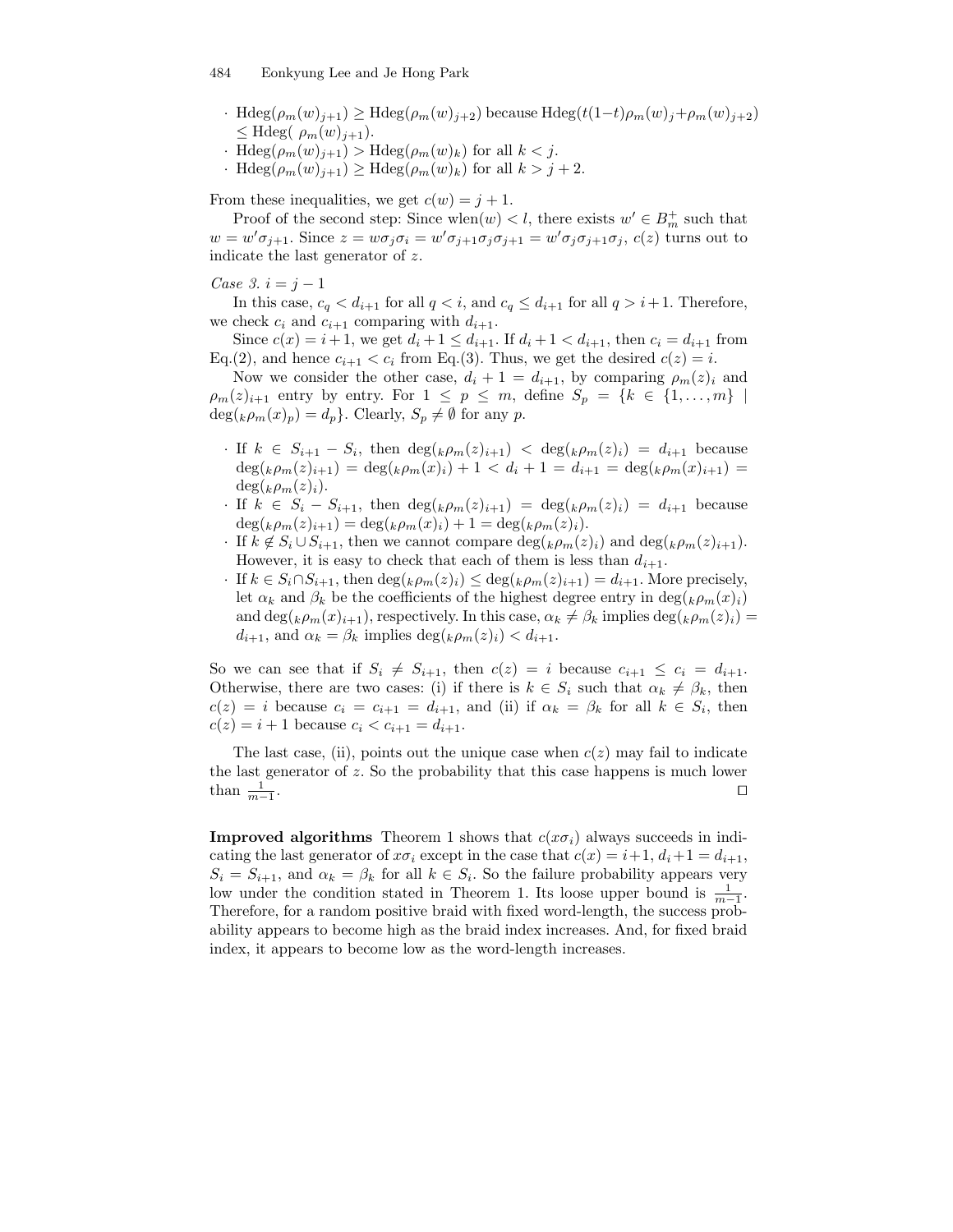Combining the results of Theorem 1 with Hughes algorithm, this section proposes two algorithms recovering x from  $\rho_m(x)$ . The first algorithm arises from the basic property of braids we are dealing with. Being compared to Hughes algorithm, it is faster and its success probability is almost the same. The second algorithm comes from Theorem 1. Its success probability is higher and it is slower than Hughes'. The objective of these algorithms is to seek an unknown sequence  $(A[1], \ldots, A[\text{when}(x)])$  satisfying  $x = \sigma_{A[1]} \cdots \sigma_{A[\text{when}(x)]}$ , where wlen $(x)$ was already obtained in the process of computing  $\rho_m(x)$  as mentioned in section 4.1. We describe more about these algorithms in Algorithms 1 and 2, and give experimental results in Table 1 and 2. Our experiment was performed on a computer with a Pentium IV 1.7 GHz processor using Maple 7. On input  $(m, l)$ , our program chooses at random 500 x's from  $B_m^+$  with wlen $(x) = l$ , computes  $\rho_m(x)$  from x, computes z from  $\rho_m(x)$  by each algorithm, and then determines whether or not  $z$  is equal to  $x$  by comparing their left-canonical forms.

Algorithm 1. As we see in Eq.(1), if  $\sigma_j$  is the last generator of x, then every entry in  $\rho_m(x)_{j+1}$  is always in  $t\mathbb{Z}[t]$  because we deal with only positive braids here. Let  $c'(\rho_m(x))$  indicate the first column containing the highest degree entry in  $\rho_m(x)$  among the columns whose next column's entries are all in  $t\mathbb{Z}[t]$ . Like  $c(\cdot)$ , let  $c'(\rho_m(x))$  and  $c'(x)$  be used interchangeably.

#### **Algorithm 1** Finding x from  $\rho_m(x)$  without self-correction

1: for  $i$  from  $l$  to 1 by -1 do 2: Compute  $j_c = c'(x)$ . 3: if there does not exist such  $i_c$  then 4: break 5: else 6:  $A[i] \leftarrow j_c; \ \rho_m(x) \leftarrow \rho_m(x) \rho_m(\sigma_{j_c})^{-1}$ 7: end if 8: end for 9:  $z \leftarrow \sigma_{A[i+1]} \cdots \sigma_{A[i]}$ 10: Return $(z)$ 

Although Algorithm 1 has an additional task to Hughes algorithm like checking whether or not  $_k \rho_m(x)_{j+1} \in t\mathbb{Z}[t]$  for all  $k = 1, \ldots, m$  at Step 2, it is eventually more efficient than his as in Table 1. In our experiment, due to this task, Algorithm 1 stops on the way to building z usually much before wlen(z) = l if  $z \neq x$ . Namely,  $i \gg 0$  at Step 9. Whereas, Hughes algorithm goes on until wlen(z) = l even if  $z \neq x$ . So the time gap between these two algorithms grows as wlen $(x)$  increases.

Algorithm 2. Algorithm 2 is gained from comparing the experiments of Algorithm 1 and Hughes algorithm, and from Theorem 1. The motivation is as follows. Given a positive braid x, let  $x_1 = \sigma_{c'(x)}, x_2 = \sigma_{c'(xx_1^{-1})}, \ldots, x_k = \sigma_{c'(xx_1^{-1} \cdots x_{k-1}^{-1})}$ for  $k < \text{when}(x)$ , and let  $x' = xx_1^{-1} \cdots x_k^{-1}$ . In our experiences, if  $c'(x') \neq c(x')$ ,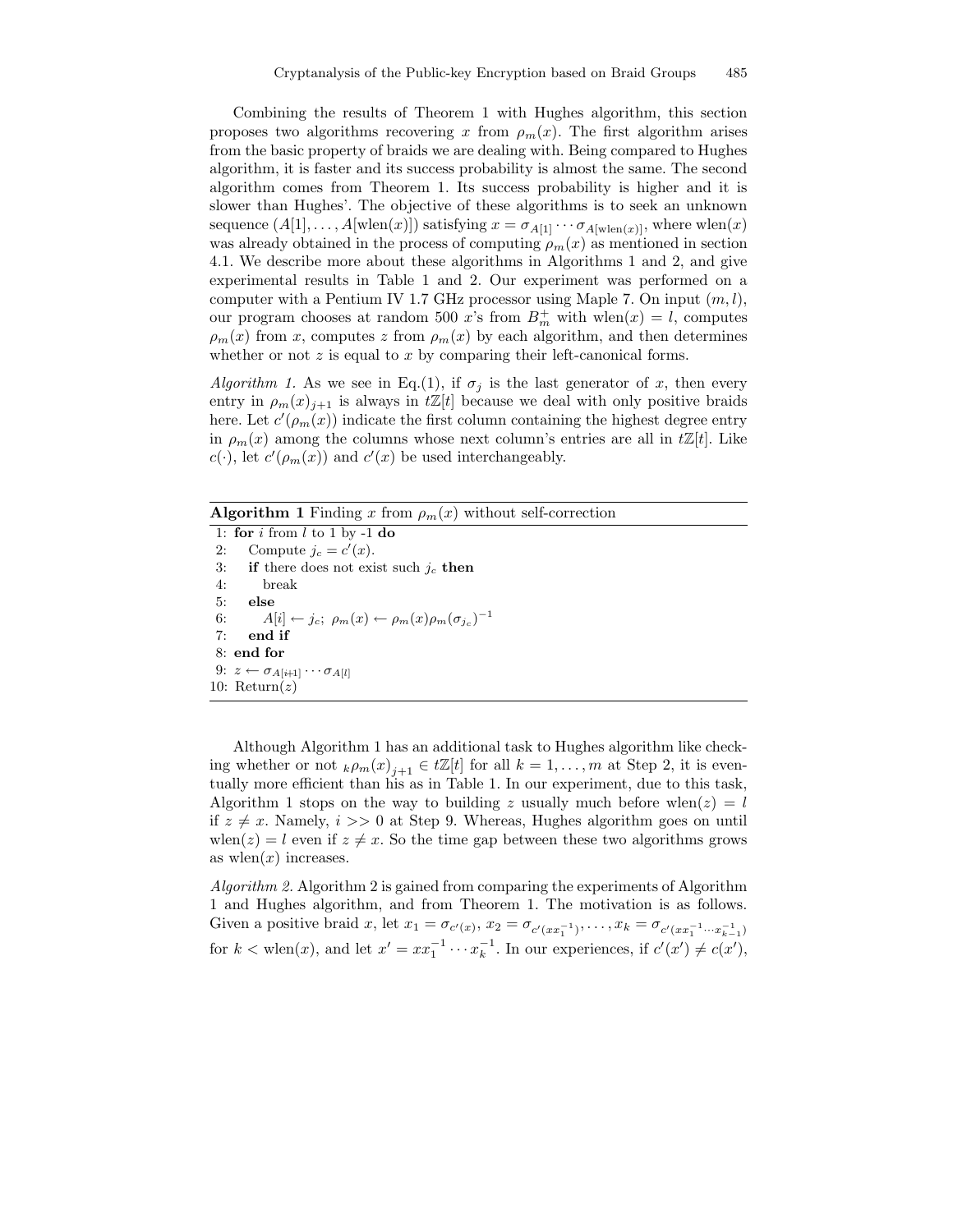| $(m, \text{when}(x))$  | (7, 40) | (7, 55) |     | $(7, 70)$ $(10, 60)$ $(10, 80)$ |     | (10, 100) |
|------------------------|---------|---------|-----|---------------------------------|-----|-----------|
| $(a)$ Algorithm 1      | 252     | 324     | 414 | 487                             | 651 | 790       |
| $(b)$ Hughes algorithm | 260     | 368     | 484 | 515                             | 745 | 1060      |

**Table 1.** Elapsed time in recovering x from  $\rho_m(x)$  (unit: millisecond)

then  $c'(x'x_k \cdots x_i)$  does not indicate the last generator of  $x'x_k \cdots x_i \stackrel{\text{let}}{=} y$  for some  $1 \leq i \leq k$ . For this y, if  $c'(y) > 1$  and every entry in the  $c'(y)$ -th column of  $\rho_m(y)$ is in  $t\mathbb{Z}[t]$ , then  $c'(y) - 1$  has a good possibility to indicate the last generator of y from Case 3 of Theorem 1. As Table 2 shows, the success probability of Algorithm 2 is higher than Algorithm 1. However, it is slower due to this self-correction process.

```
Algorithm 2 Finding x from \rho_m(x) with self-correction
```

```
1: Let M[0], M[1], \ldots, M[l] be (m \times m)-matrices such that M[i] = \rho_m(\sigma_{A[1]} \cdots \sigma_{A[i]})and M[0] = \rho_m(e_m).
 2: for i from l to 1 by \texttt{-}1 do
 3: Compute j_a = c(M[i]) and j_c = c'(M[i]).
 4: if there exists such j_c and j_c = j_a then
 5: A[i] \leftarrow j_c; M[i-1] \leftarrow M[i] \rho_m(\sigma_{A[i]})^{-1}6: else
 7: if i = l then
 8: break
9: end if
10: if there is k(>i) such that j_c = j_a > 1 for M[k] and every entry of M[k]_{j_c} is in
         t\mathbb{Z}[t] then
11: i \leftarrow k; A[i] \leftarrow A[i] - 1; M[i-1] \leftarrow M[i] \rho_m(\sigma_{A[i]})^{-1}12: else
13: break
14: end if
15: end if
16: end for
17: if i = l then
18: z \leftarrow e_m19: else
20: z \leftarrow \sigma_{A[i+1]} \cdots \sigma_{A[i]}21: end if
22: Return(z)
```
#### 4.3 Attack on the BPKE

Using the methods in section 4.1 and 4.2, this section attempts to attack the BPKE for several parameters suggested by the inventors as in Table 3, where  $a$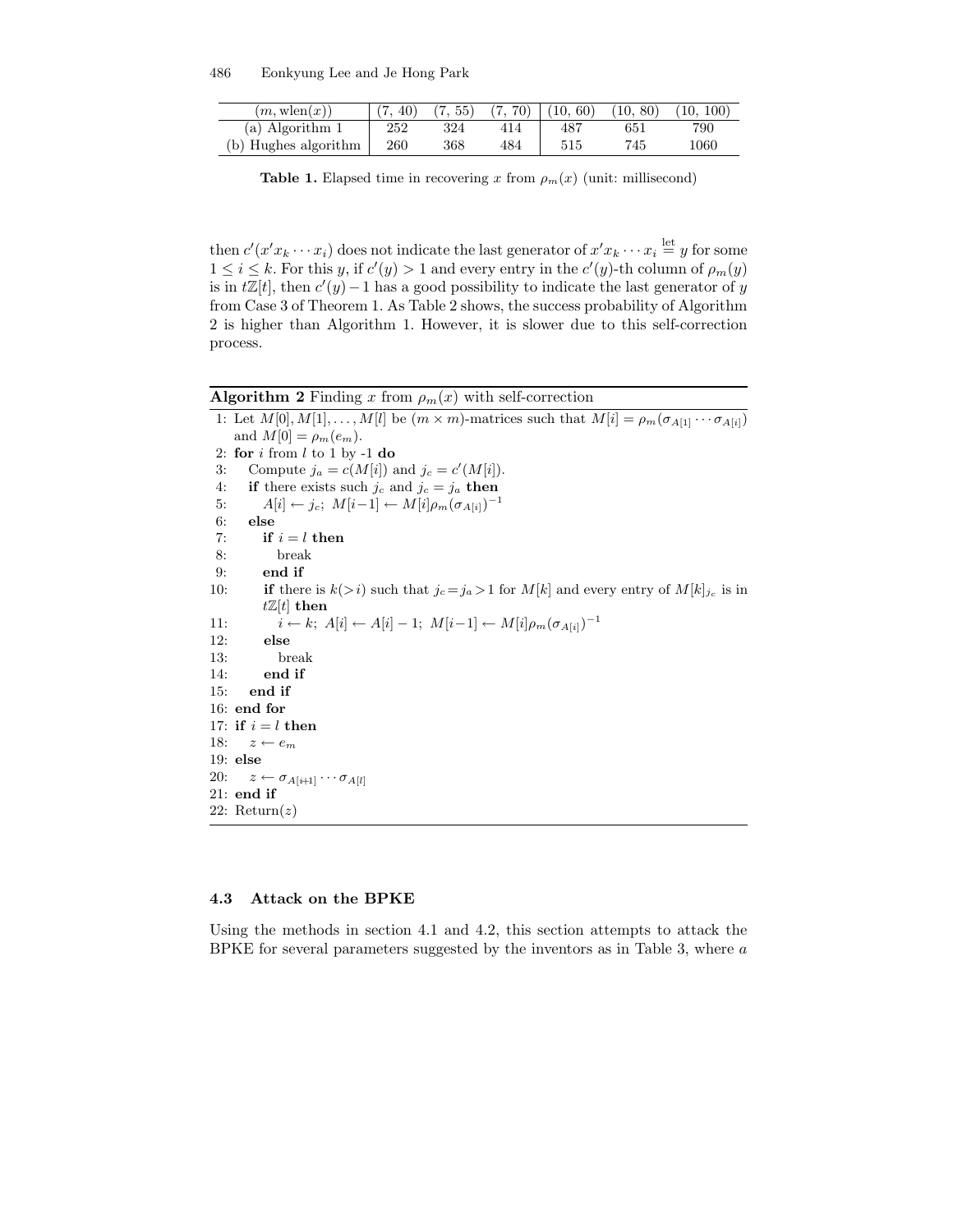| m                                                                                  |    |  |                      |  | 10 |  |     |
|------------------------------------------------------------------------------------|----|--|----------------------|--|----|--|-----|
| $\text{when}(x)$                                                                   | 30 |  | 40 50 40 55 70 60 80 |  |    |  | 100 |
| (a) Algorithm 1   96 83 $\overline{76}$   91 76 64 87 67                           |    |  |                      |  |    |  | -42 |
| (b) Algorithm $2 \mid 100 \mid 99 \mid 97 \mid 99 \mid 97 \mid 82 \mid 99 \mid 90$ |    |  |                      |  |    |  | 69  |

**Table 2.** Success rate of recovering x from  $\rho_m(x)$  (unit: %)

| $\boldsymbol{n}$            | h |     | 90   | 50     |      | 90   | 50  |      | 90  |
|-----------------------------|---|-----|------|--------|------|------|-----|------|-----|
| len(<br>$\alpha$            |   |     |      |        |      |      | 10. |      |     |
| len(x)                      |   |     |      | ∽<br>υ |      |      |     |      |     |
| wlen(<br>$\curvearrowright$ |   | 884 | $-1$ | 735    | .487 | 2468 |     | 2955 | 924 |

Table 3. All parameters at [11] and wlen(x) for random x

and x are assumed to be of  $\inf(a) = \inf(x) = 0$ . Since any attack on the revised BPKE is effective in the original scheme, and not vice versa, we consider the revised one here. Each wlen(x) in the last row of Table 3 is the average length of ten random x's given a braid index and a canonical-length. We recall that for a braid index  $n, a \in B_n, m = \lfloor \frac{n}{2} \rfloor, x_1, x_2 \in B_m$ .

Computing  $\rho_m(x_1)$  or  $\rho_m(x_2)$  from  $(a, x_1ax_2)$  From Figure 1, we know that the probability of computing  $\rho_m(x_1)$  or  $\rho_m(x_2)$  from  $(a, x_1ax_2)$  becomes high as  $len(a)$  increases for any n. In numerous experiments, these probabilities for the smallest len(a) (i.e.,  $n = 50, 70, 90$  and len(a) = 5) are 90% or so. And its running time is  $O(m^2 \text{when}(x_i)^2)$  as mentioned in section 4.1. Therefore, for all the parameters in Table 3, either  $\rho_m(x_1)$  or  $\rho_m(x_2)$  is computed from  $(a, x_1ax_2)$ with very high probability.

Recovering x from  $\rho_m(x)$  Here,  $x = x_1$  or  $x_2$  in the above paragraph. In attacking the BPKE in practice, Algorithm 2 will have much higher success probability than Algorithm 1 as in Table 2, however, it took too long time to be used on PC for large parameters. So, we used only Algorithm 1 due to its efficiency.

Table 4 shows that for the first seven parameters in Table 3 (i.e.  $(n, len(x)) =$  $(50, 3), (70, 3), (90, 3), (50, 5), (70, 5), (90, 5), (50, 10)$ , x is recovered from  $\rho_m(x)$ with significant probability within dozens of minutes.

For the last two parameters, we could not recover any x from  $\rho_{35}(x)$  (resp.  $\rho_{45}(x)$  for 500 x's in  $B_{35}$  (resp.  $B_{45}$ ) with len(x) = 10.

Compare the two cases:  $(n, len(x)) = (70, 5)$  and  $(50, 10)$ . They have similar word-lengths, see Table 3. The probability of recovering is 12% for the former and 0.2% for the latter, see Table 4. With this observation, Theorem 1 implies that our attack gives an interesting condition contrary to brute force attack for the BPKE to be secure. When the word-length of private-key is fixed, the braid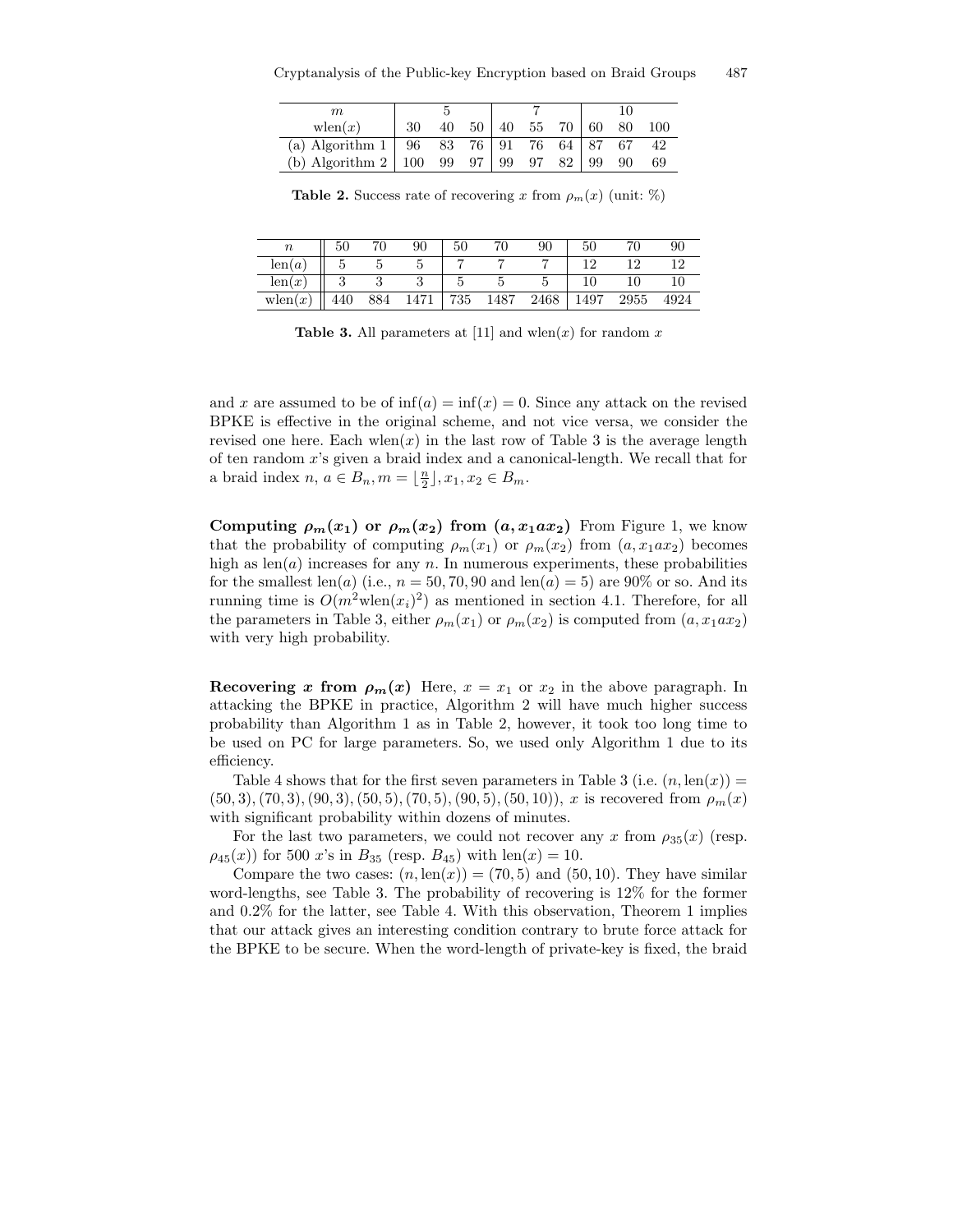| len(x)                                 |    |     |               |              |     |    |              |     |    |
|----------------------------------------|----|-----|---------------|--------------|-----|----|--------------|-----|----|
|                                        | 50 | 70  | 90            | 50           | 70  | 90 | 50           | 70. | 90 |
| Success rate(%)   $\boxed{100}$        |    | 100 | $100 \mid 24$ |              | 12  |    |              |     |    |
| Elapsed time(min) $\vert\vert$ 0.7 3.7 |    |     | 12.2          | $\mathbf{1}$ | 4.6 |    | $15 \pm 2.3$ |     |    |

**Table 4.** Recovering x from  $\rho_m(x)$ 

index should be large so that the BPKE is secure against brute force attack. However, it should be small against our attack.

Remark. Consider the so called generalized conjugacy problem (GCP) [11]: given  $(a, x^{-1}ax)$ , find x, where  $a \in B_n$ ,  $x \in LB_n$ . This is one of the problems on which our attack can be mounted by restating the equations e1, e2, e3 in section 4.1 as  $e1' : XB_1 = A_1X$ ,  $e2' : XB_2 = A_2$ ,  $e3' : B_3 = A_3X$ , where  $X = \rho_m(x)$ . Clearly, all procedures are the same as those described in section 4.1 and 4.2. Hofheinz and Steinwandt [8] proposed an algorithm which solves the GCP more successfully and efficiently than ours. Thus, it can be used to solve the DH problem in  $B_n$ , and hence to break the original BPKE. However, since their algorithm strongly depends on the conjugacy relation between public braids, it cannot be applied to the revised BPKE.

# 5 Conclusions

The security of the revised BPKE as well as the original one is based on the following computational problem: given  $(a, x_1ax_2)$ , find  $(z_1, z_2)$  such that  $z_1az_2 =$  $x_1ax_2$ , where  $a \in B_n^+$ ,  $x_1, x_2, z_1, z_2 \in \mathbb{L}$ , Using the Burau representation, this paper proposes a new method of solving this problem. For seven out of the nine parameters suggested at [11], we demonstrated the effectiveness of this method by recovering the private-key from the public-key with significant probability in a reasonable time (dozens of minutes plus low degree polynomial time).

On the other hand, we give a new requirement for secure parameters against our attack, which more or less conflicts with that against brute force attack. When we select private-key given word-length, its braid index should be large to defeat brute force attack. However, it should be small against our attack.

Hofheinz and Steinwandt's algorithms seem to be very efficient for large parameters, whereas they cannot be applied to the revised scheme at all. Our algorithms are effective in the revised scheme as well as the original scheme, whereas they are inefficient for very large parameters like those at [3]. Therefore, the revised BPKE with sufficiently large parameters appears to be secure at the current state of knowledge.

# Acknowledgement

We would like to thank the anonymous referees for valuable comments and suggestions. And we are very grateful to Sang Geun Hahn for motivating us to make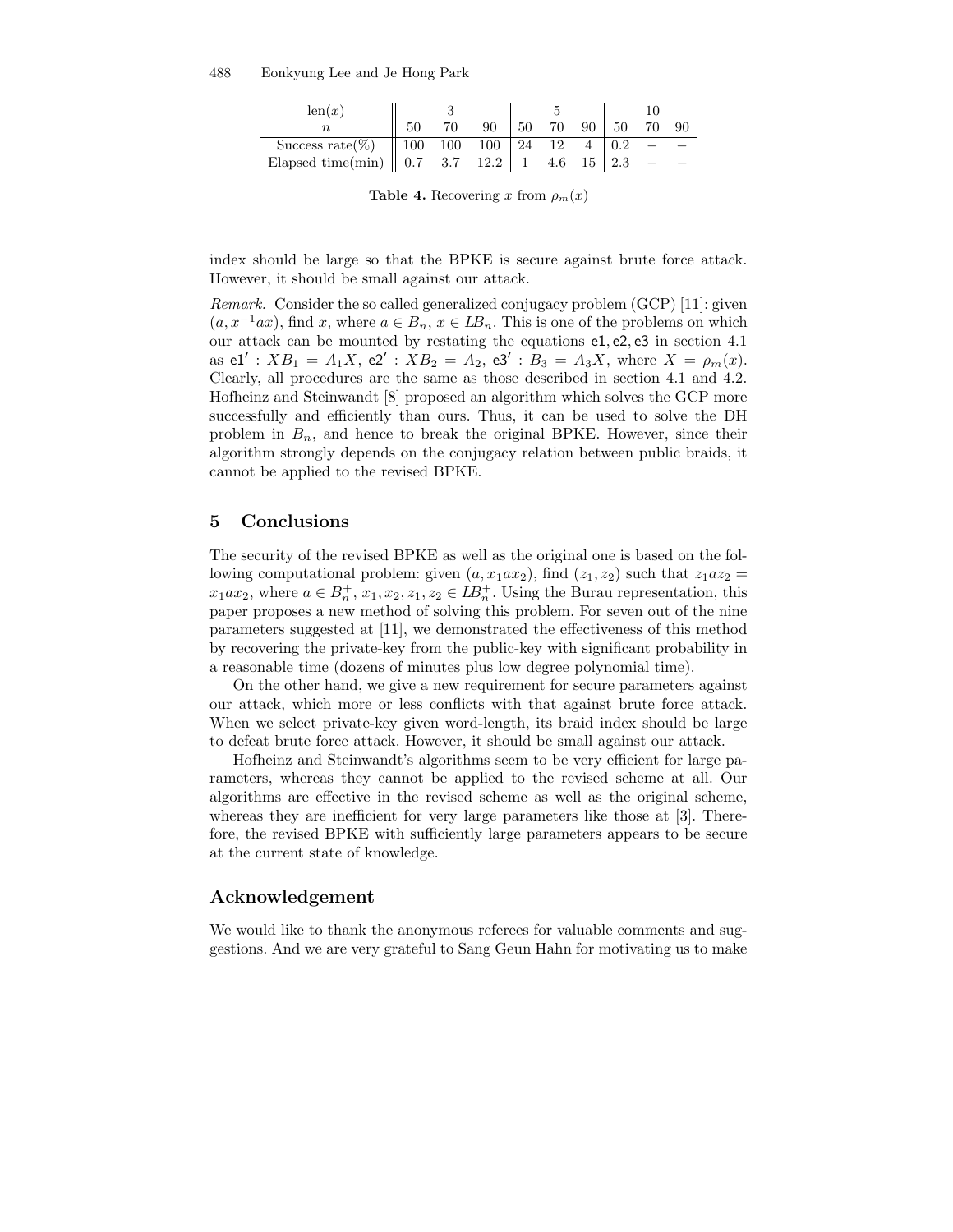this line of research, and Jim Hughes and Sang Jin Lee for helpful discussions. The first author was supported by R&D project 2002-S-073 of KISA. And the second author was supported in part by grant no. R01-2002-000-00151-0 from the Basic Research Program of the Korea Science and Engineering Foundation.

## References

- 1. I. Anshel, M. Anshel, B. Fisher, and D. Goldfeld, New Key Agreement Protocols in Braid Group Cryptography. Topics in Cryptology - CT-RSA 2001, Lecture Notes in Computer Science 2020, Springer-Verlag, pp. 13–27, 2001.
- 2. I. Anshel, M. Anshel, and D. Goldfeld, An algebraic method for public-key cryptography. Mathematical Research Letters 6, pp. 287–291, 1999.
- 3. J.C. Cha, K.H. Ko, S.J. Lee, J.W. Han, and J.H. Cheon, An Efficient Implementation of Braid Groups. Advances in Cryptology - ASIACRYPT 2001, Lecture Notes in Computer Science 2248, Springer-Verlag, pp.144–156, 2001.
- 4. T.H. Cormen, C.E. Leiserson, R.L. Rivest, C. Stein, Introduction to Algorithms, 2nd Edition, The MIT Press, 2001.
- 5. R. Gennaro and D. Micciancio, Cryptanalysis of a pseudorandom generator based on braid groups. Advances in Cryptology - EUROCRYPT 2002, Lecture Notes in Computer Science 2332, Springer-Verlag, pp. 1-13, 2002.
- 6. S.G. Hahn, E. Lee, and J.H. Park, Complexity of the Generalized Conjugacy Problem. To appear in Discrete Applied Mathematics. Available at http://crypt.kaist.ac.kr/pre\_papers/DA5640.ps.
- 7. J. Hoffstein, J. Pipher, and J.H. Silverman, NTRU: a Ring based Publick Key Cryptosystem. Algorithmic Number Theory Symposium - ANTS III, Lecture Notes in Computer Science 1423, Springer-Verlag, pp. 267–288, 1999.
- 8. D. Hofheinz and R. Steinwandt, A Practical Attack on Some Braid Group Based Cryptographic Primitives, Public Key Cryptography - PKC 2003, Lecture Notes in Computer Science 2567, Springer-Verlag, pp. 187–198, 2003.
- 9. J. Hughes, A Linear Algebraic Attack on the AAFG1 Braid Group Cryptosystem. 7th Australasian Conference of Information Security and Privacy - ACISP 2002, Lecture Notes in Computer Science 2384, Springer-Verlag, pp. 176–189, 2002.
- 10. J. Hughes and A. Tannenbaum, Length-Based Attacks for Certain Group Based Encryption Rewriting Systems, Workshop SECI02 SÉcurité de la Communication sur Intenet, September, 2002. Available at http://www.network.com/hughes/SECI02.pdf.
- 11. K.H. Ko, S.J. Lee, J.H. Cheon, J.W. Han, J.S. Kang, and C. Park, New Public-key Cryptosystem Using Braid Groups. Advances in Cryptology - Crypto 2000 , Lecture Notes in Computer Science 1880, Springer-Verlag, pp. 166–183, 2000.
- 12. E. Lee, S.J. Lee, and S.G. Hahn, Pseudorandomness from Braid Groups. Advances in Cryptology - CRYPTO 2001, Lecture Notes in Computer Science 2139, Springer-Verlag, pp. 486–502, 2001.
- 13. S. J. Lee and E. Lee, Potential Weaknesses of the Commutator Key Agreement Protocol based on Braid Groups. Advances in Cryptology - EUROCRYPT 2002, Lecture Notes in Computer Science 2332, Springer-Verlag, pp. 14–28, 2002.
- 14. P.Q. Nguyen and D. Pointcheval, Analysis and Improvements of NTRU Encryption Paddings. Advances in Cryptology - CRYPTO 2002, Lecture Notes in Computer Science 2442, Springer-Verlag, pp. 210–215, 2002.